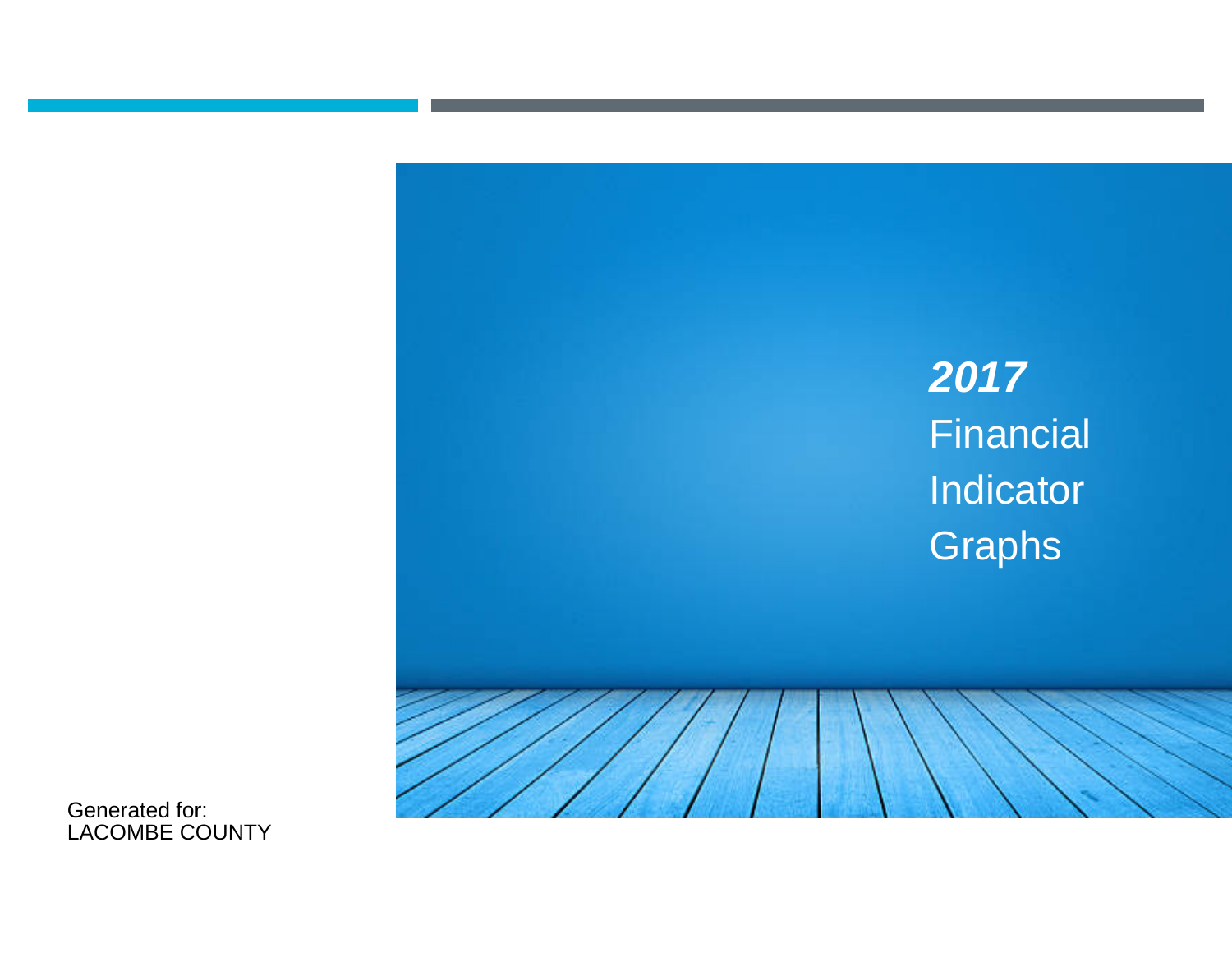The financial indicator graphs are intended to serve as a tool that may assist council and administration with operational decisions. The comparative measures may be useful in assessing past performance and for budget planning. Each municipality is compared to a group of similar size urban municipalities, or to rural municipalities with similar tax base. The comparison group is shown on the last slide.

Custom graphs can be created comparing your municipality to other Alberta municipalities.

Financial Advisory Services is available to assist you in interpreting the information contained in the graphs. Please be aware that advisors will not have access to any of the custom graphs you create, but would still be able to assist with the underlying formulas and data used to create all graphs.

It should be noted that that the financial indicator graphs are point-in-time documents. The system is updated daily as new information is added to the municipal financial database. As such graphs will reflect the current data set and the results will be subject to change as the database is updated and verified. However, most information from the previous reporting year will have been posted by the fall of the subsequent year.

Other points to note are:

- The range for most of the graphs is 2012 to 2017.

- Caution should be used when interpreting results as each municipality has unique characteristics affecting how it compares to the group. Also, circumstances may have changed since the December 31, 2017 reporting date.

Alberta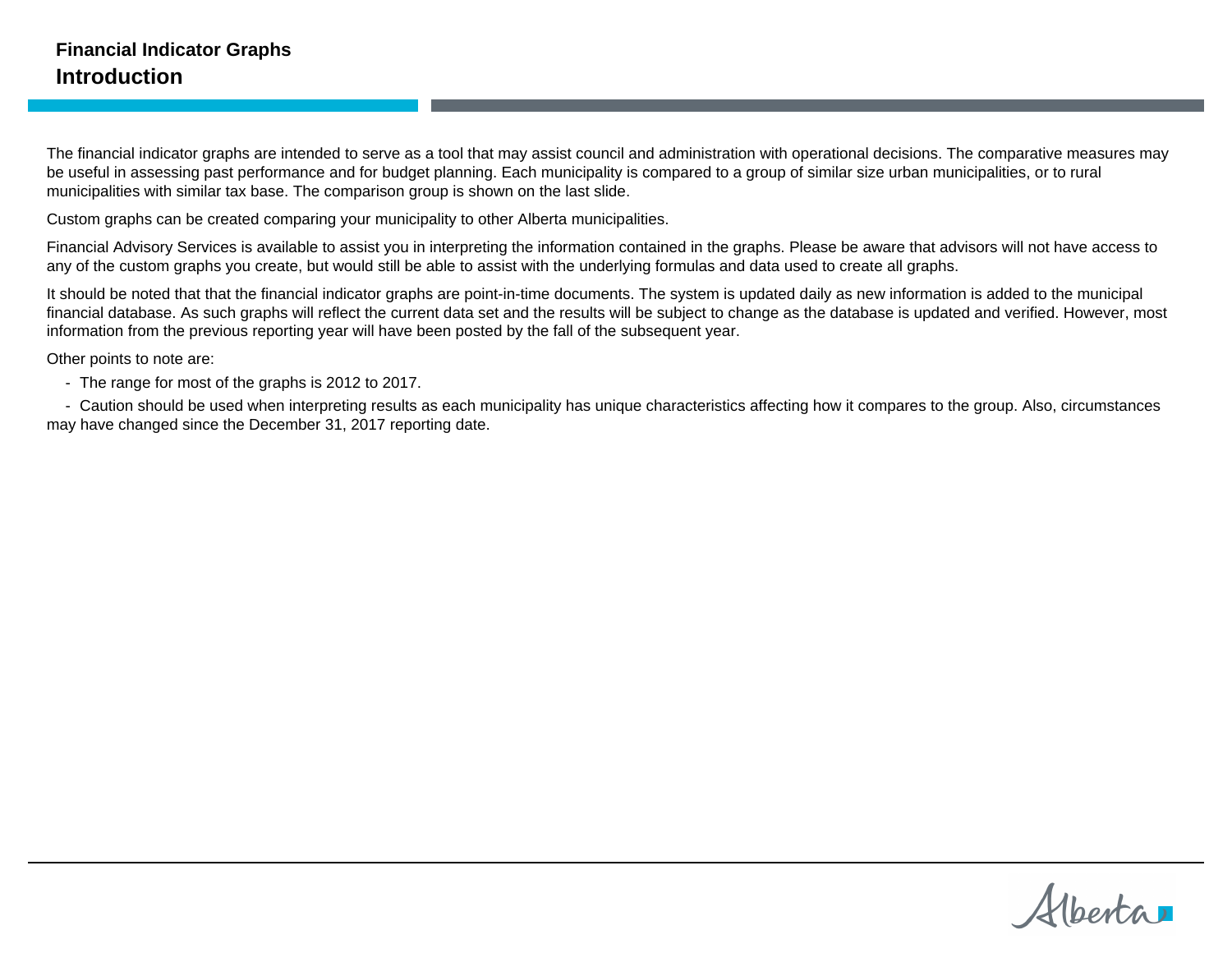#### **Financial Indicator Graphs Introduction**

#### **Financial Indicator Graphs include:**

- o Equalized Tax Rates Municipal/Residential/Non-Residential
- o Equalized Assessment Per Kilometer of Road
- o Non-Residential Equalized Assessment as % of Total
- o Tax Collection Rate
- o Debt & Debt Service as % of the Limits
- o Long Term Debt Per Capita
- o Major Revenue Sources Per Capita
- o Major Revenue Sources As % of Total Revenue (only 2017)
- o Broad Function Expenses Per Capita (only 2017)
- o Per Capita Expenses by Major Type:
	- Salaries, Wages & Benefits
	- Contracted & General Services
	- Materials, Goods, Supplies & Utilities
	- Bank Charges & Interest
	- Amortization
- o Net Book Value As % of Capital Costs
- o Accumulated Surplus Categories, As % (only 2017)
- o Accumulated Surplus Categories, Per Capita (only 2017)
- o Ratio of Current Assets to Current Liabilities

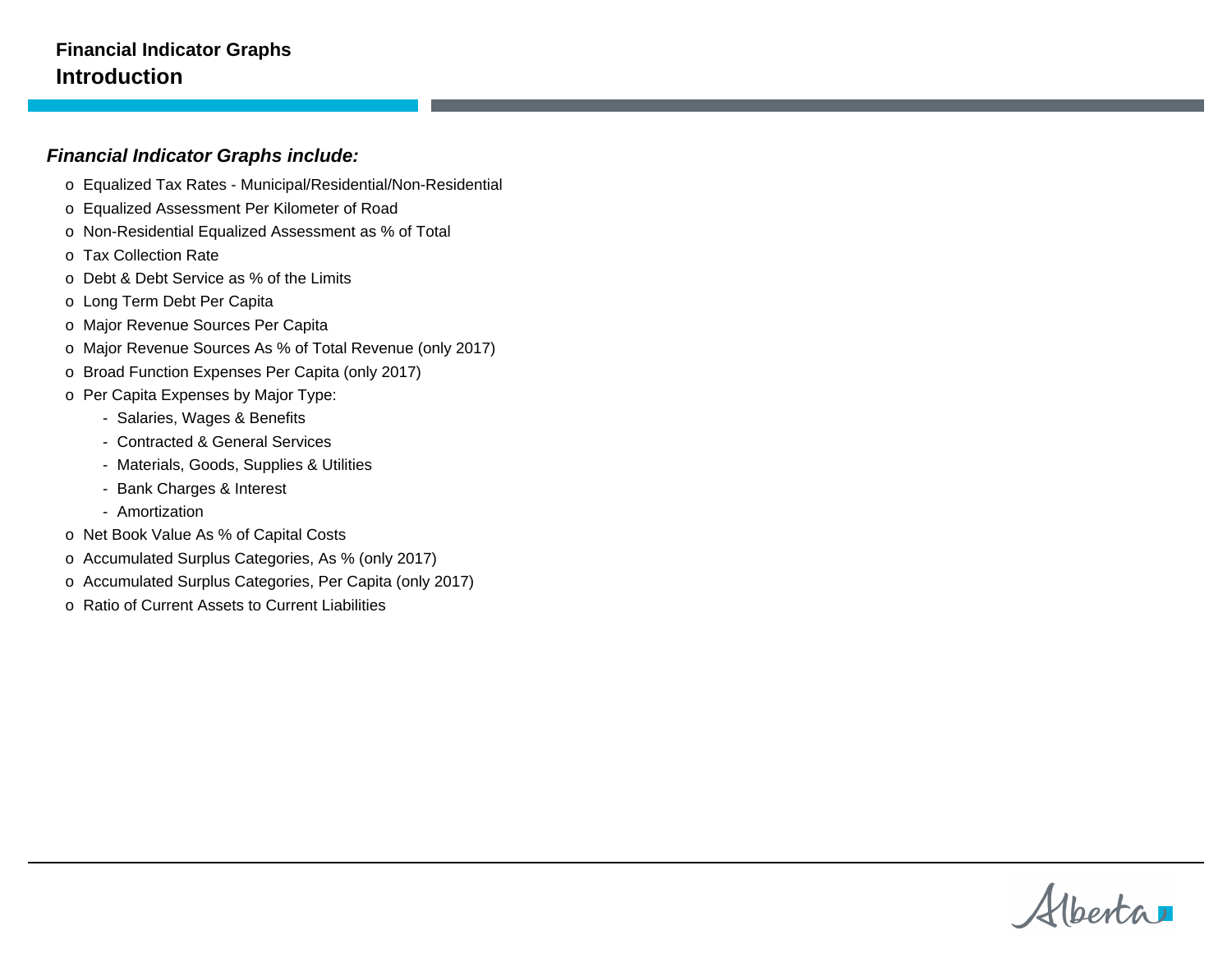## **Equalized Tax Rates: Net Municipal**



**Note:** Municipal Equalized Tax Rate is calculated based on total equalized assessment and net municipal property tax.

Alberta

Created on: January 18, 2019 05:15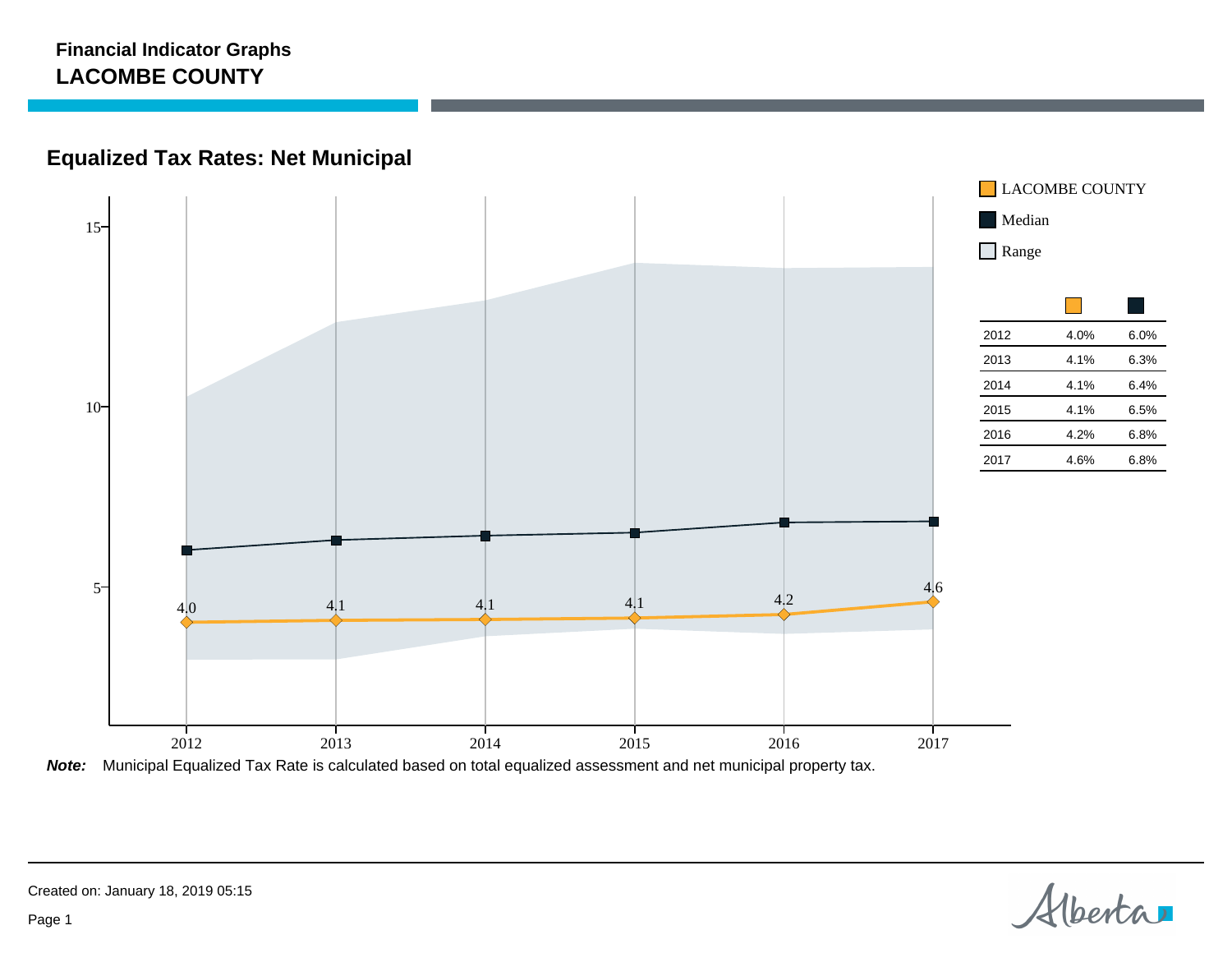## **Equalized Tax Rates: Residential**



**Note:** Residential Equalized Tax Rate is calculated based on gross residential property taxes and residential equalized assessment.

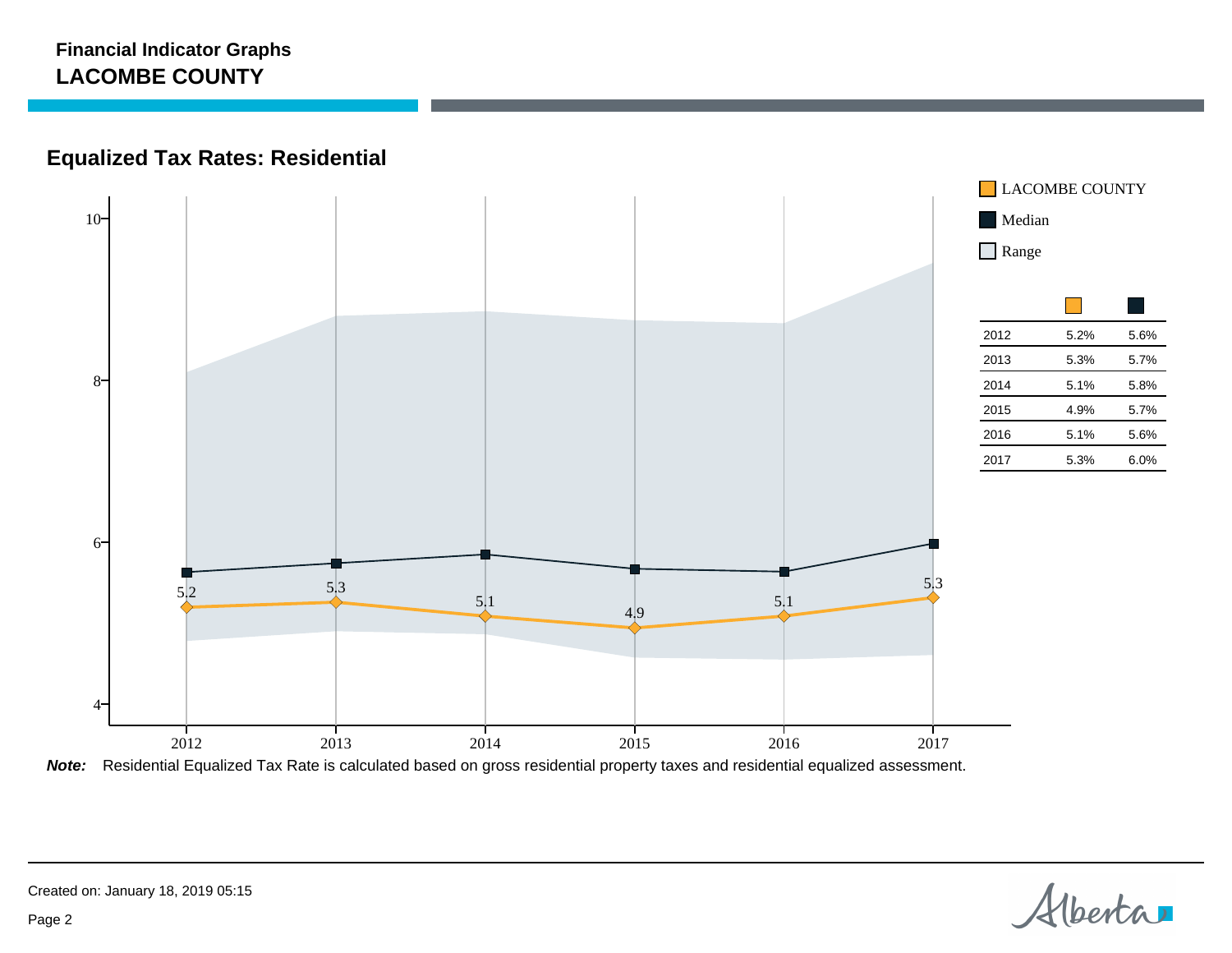## **Equalized Tax Rates: Non-Residential**



**Note:** Non-Residential Equalized Tax Rate is calculated based on gross non-residential property taxes and non-residential equalized assessment

Alberta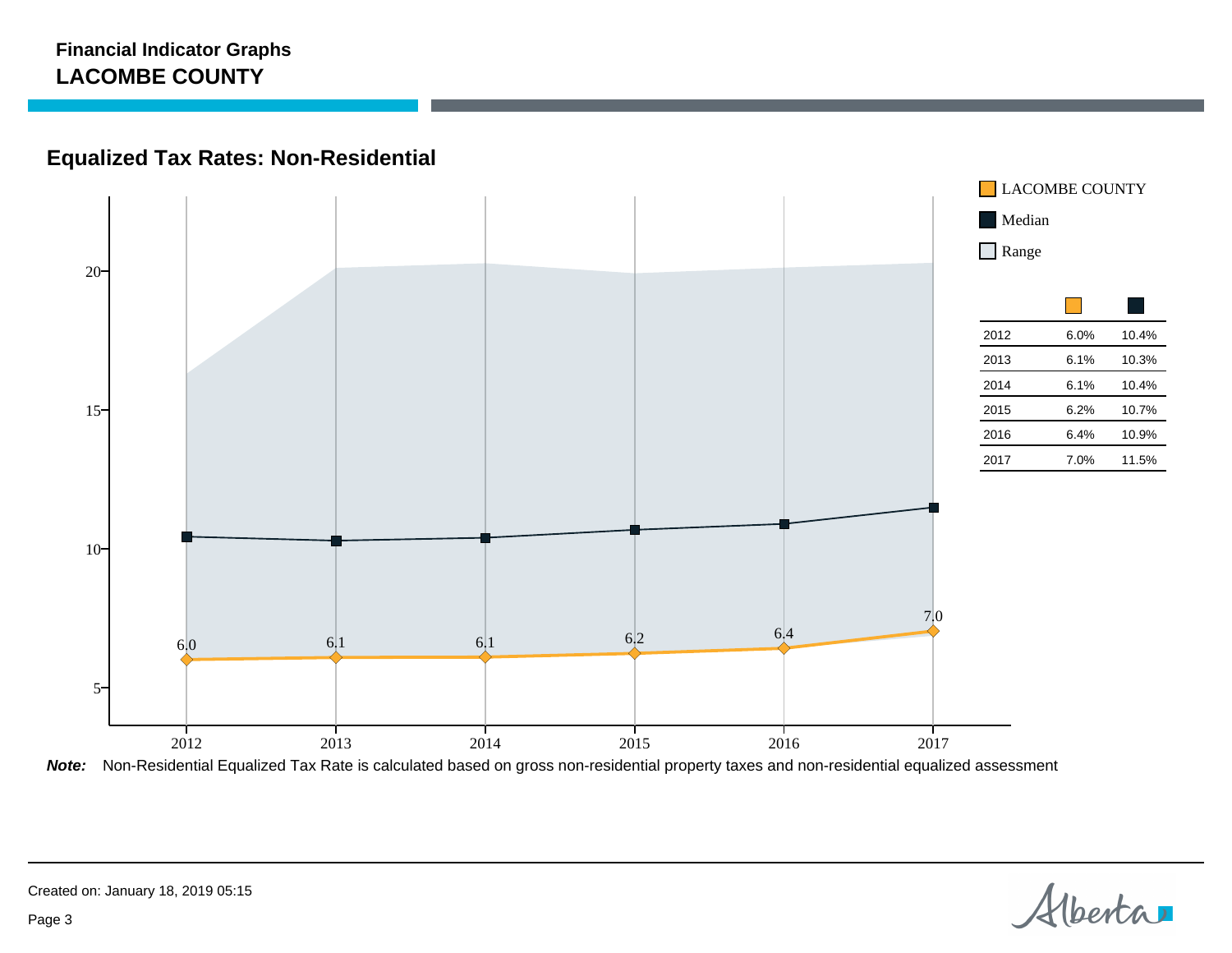## **Total Equalized Assessment Per KM of Roads**



Alberta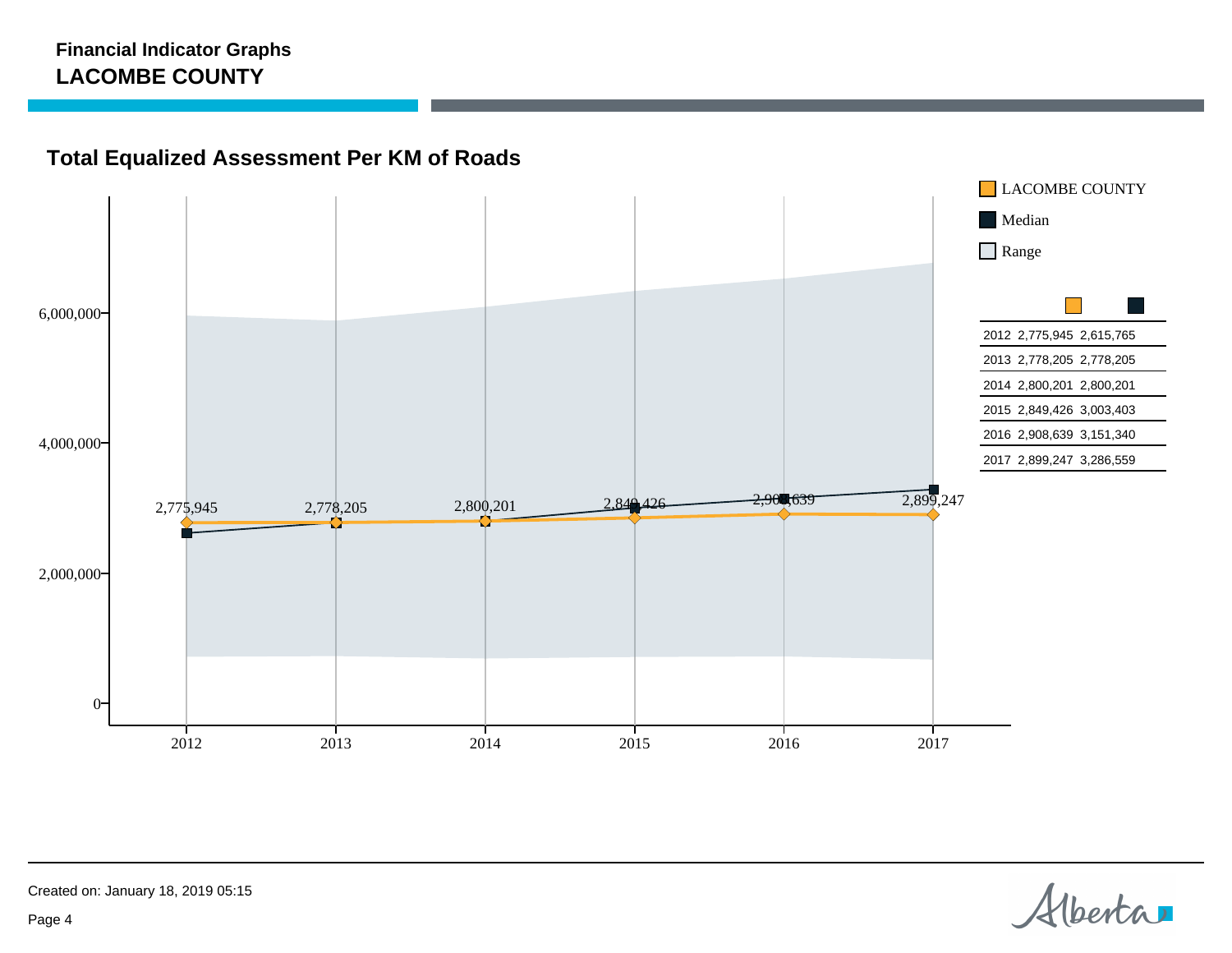



Alberta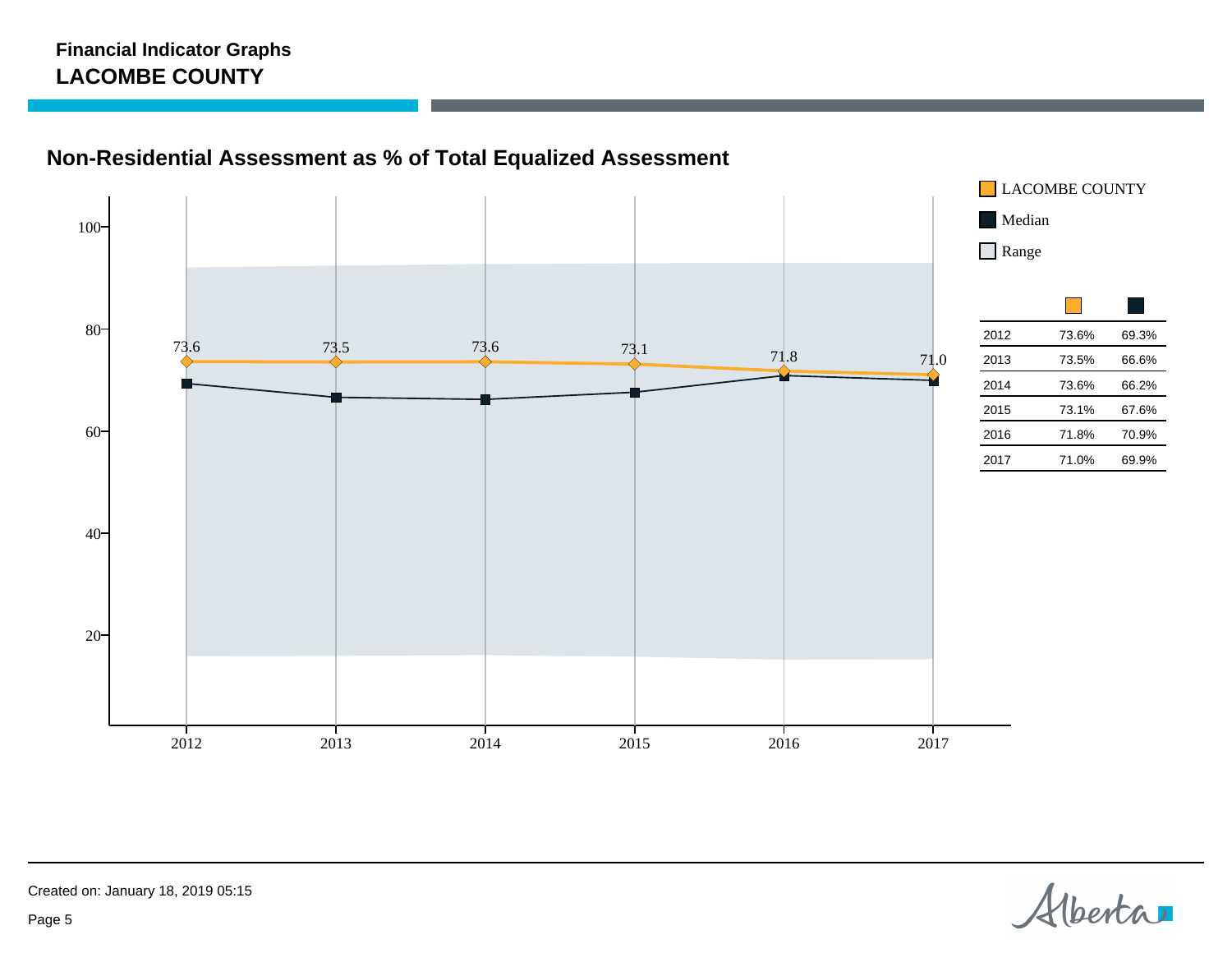**Tax Collection Rates**



**Note:** This indicator reflects the percentage of taxes and grants in place of taxes which are collected by the municipality in the year in which they are levied.

Alberta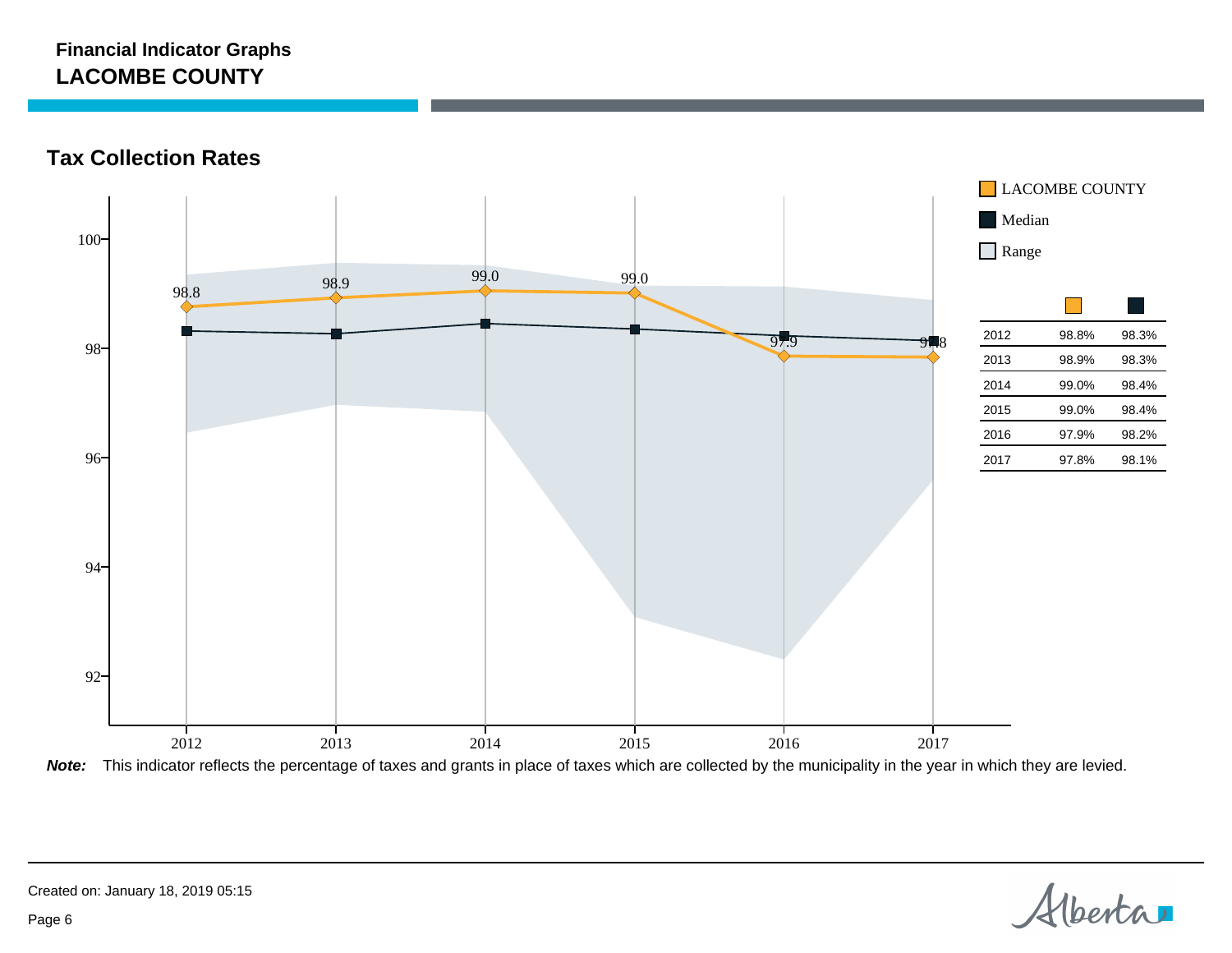**Percent of Debt Limit Used**



**Note:** This graph shows, in percentage terms, the municipality's debt as a percentage of the regulated limit. This is compared to the median for the group of similar municipalities.

Alberta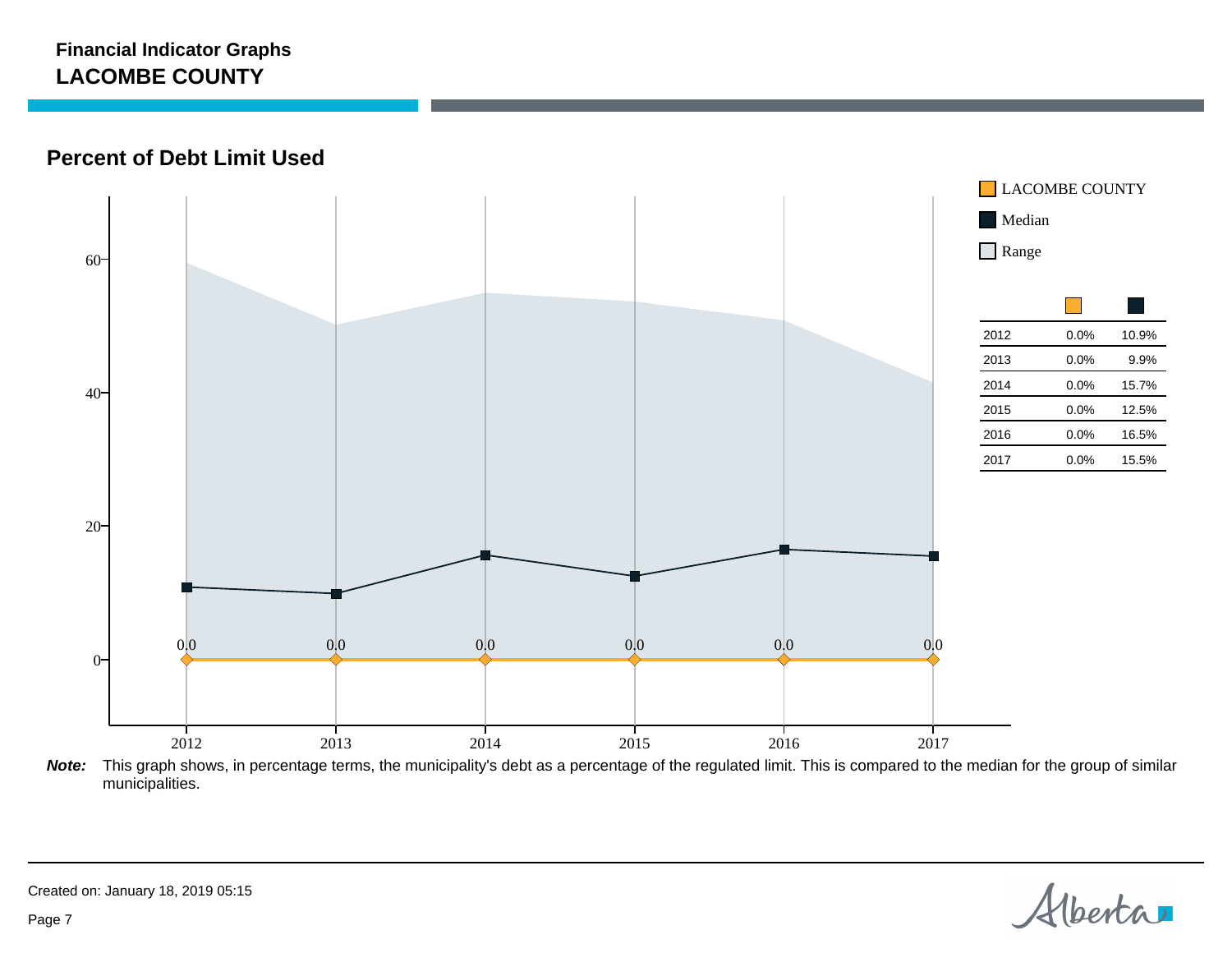## **Percent of Debt Service Limit Used**



**Note:** This graph shows, in percentage terms, the municipality's current debt servicing requirement relative to the regulated limit. This is compared to the median for the group of similar municipalities.

Alberta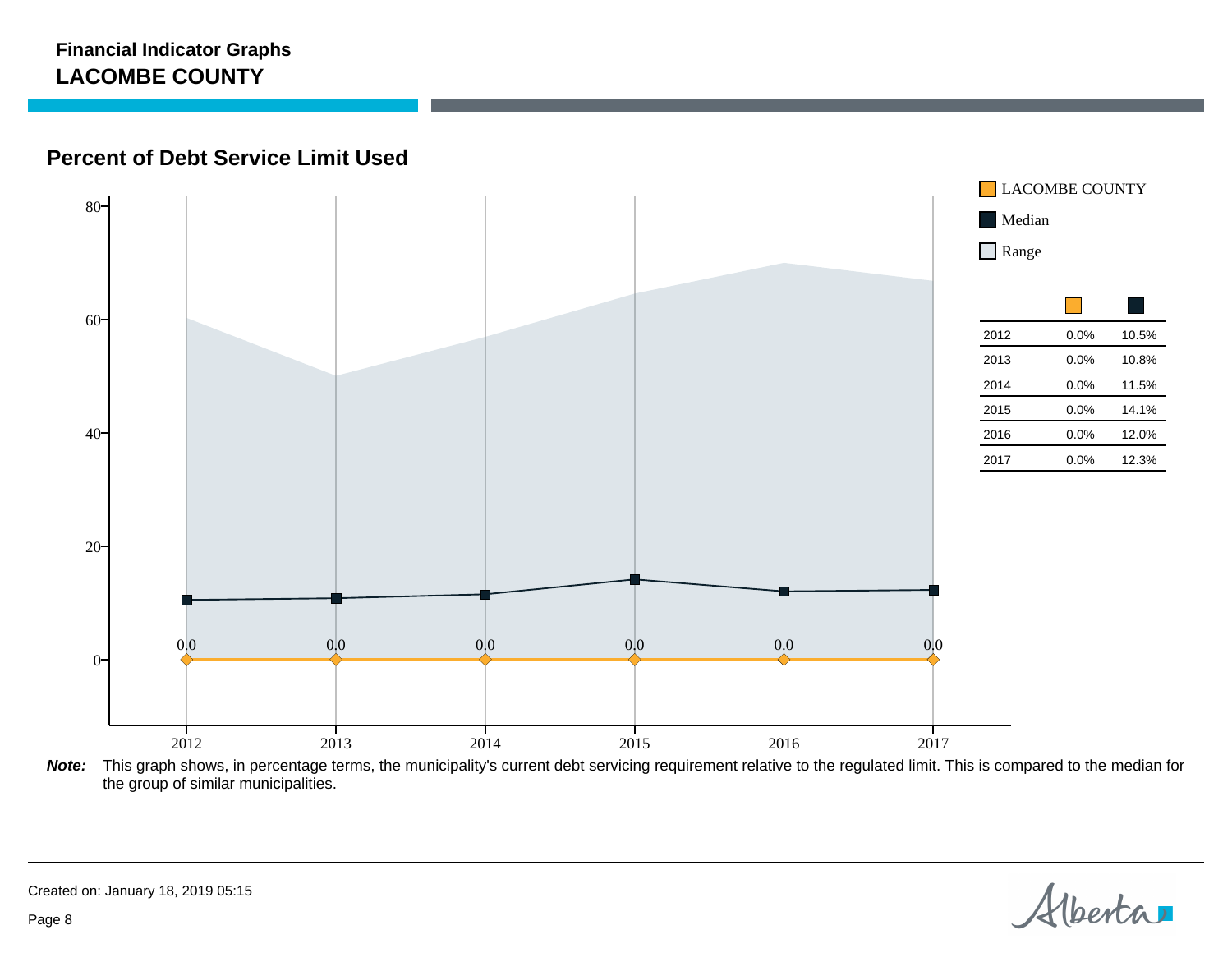## **Long Term Municipal Debt Per Capita**



Alberta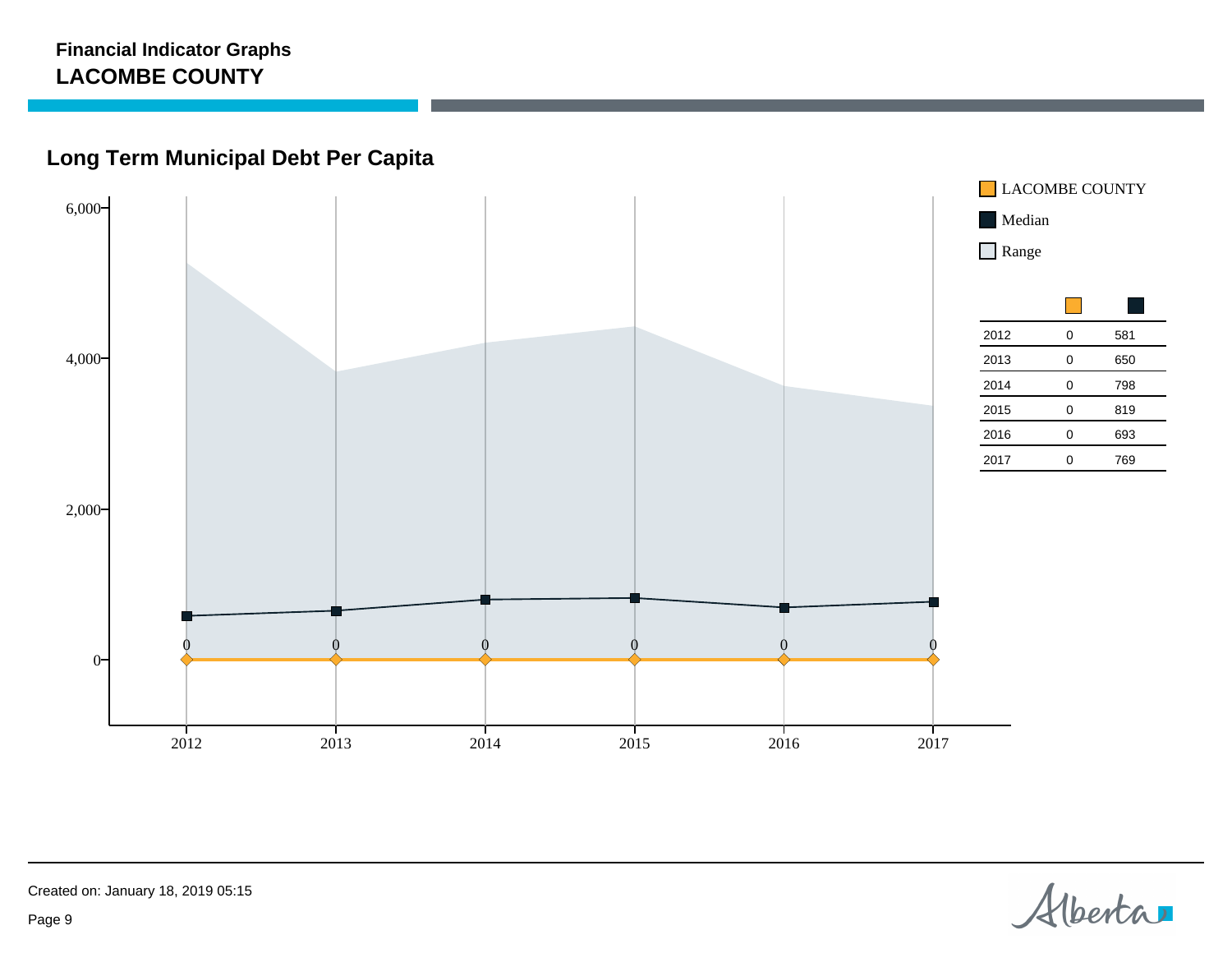## **Revenue Sources Per Capita: Net Municipal Property Taxes**



Alberta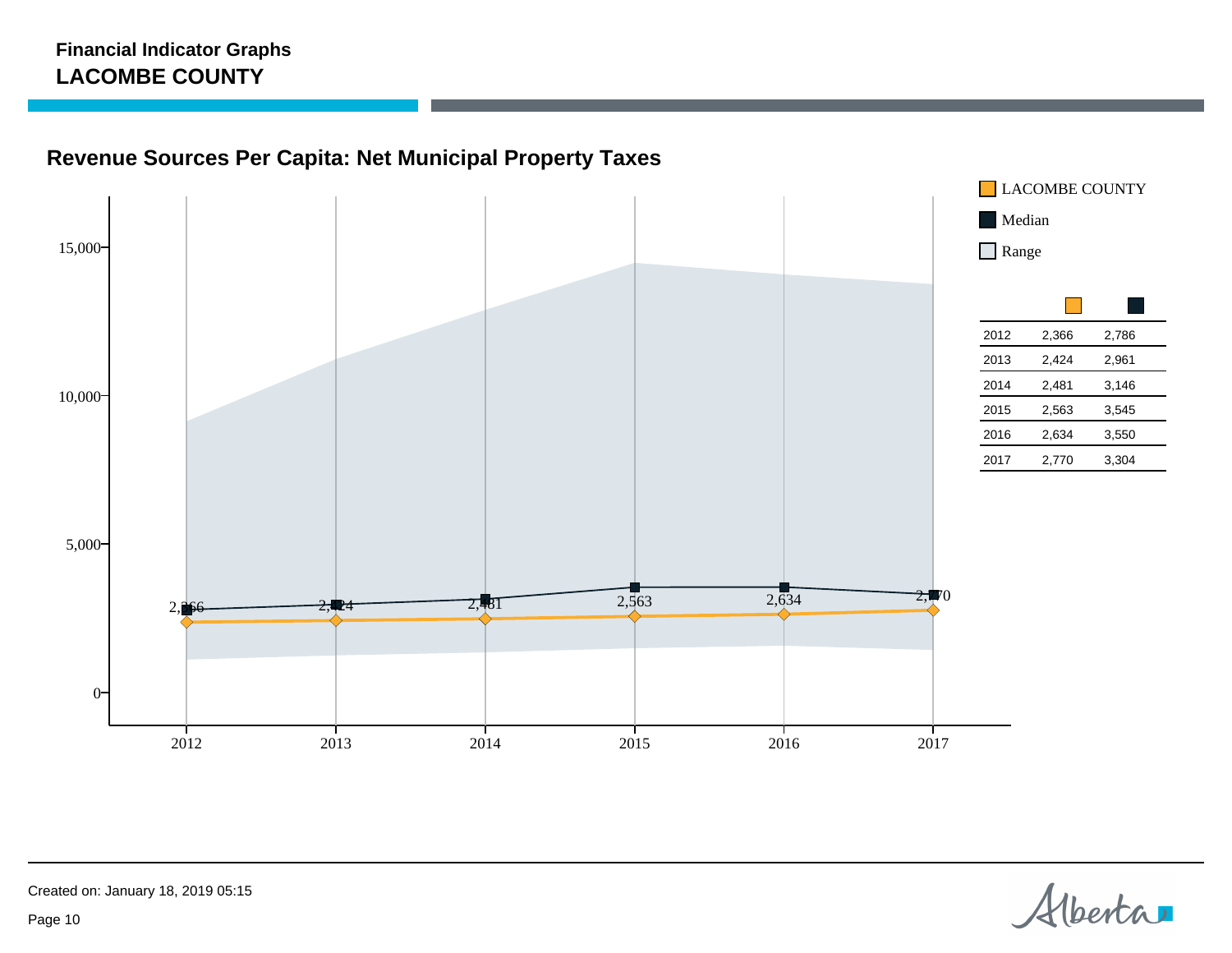## **Revenue Sources Per Capita: Total Grants**



Alberta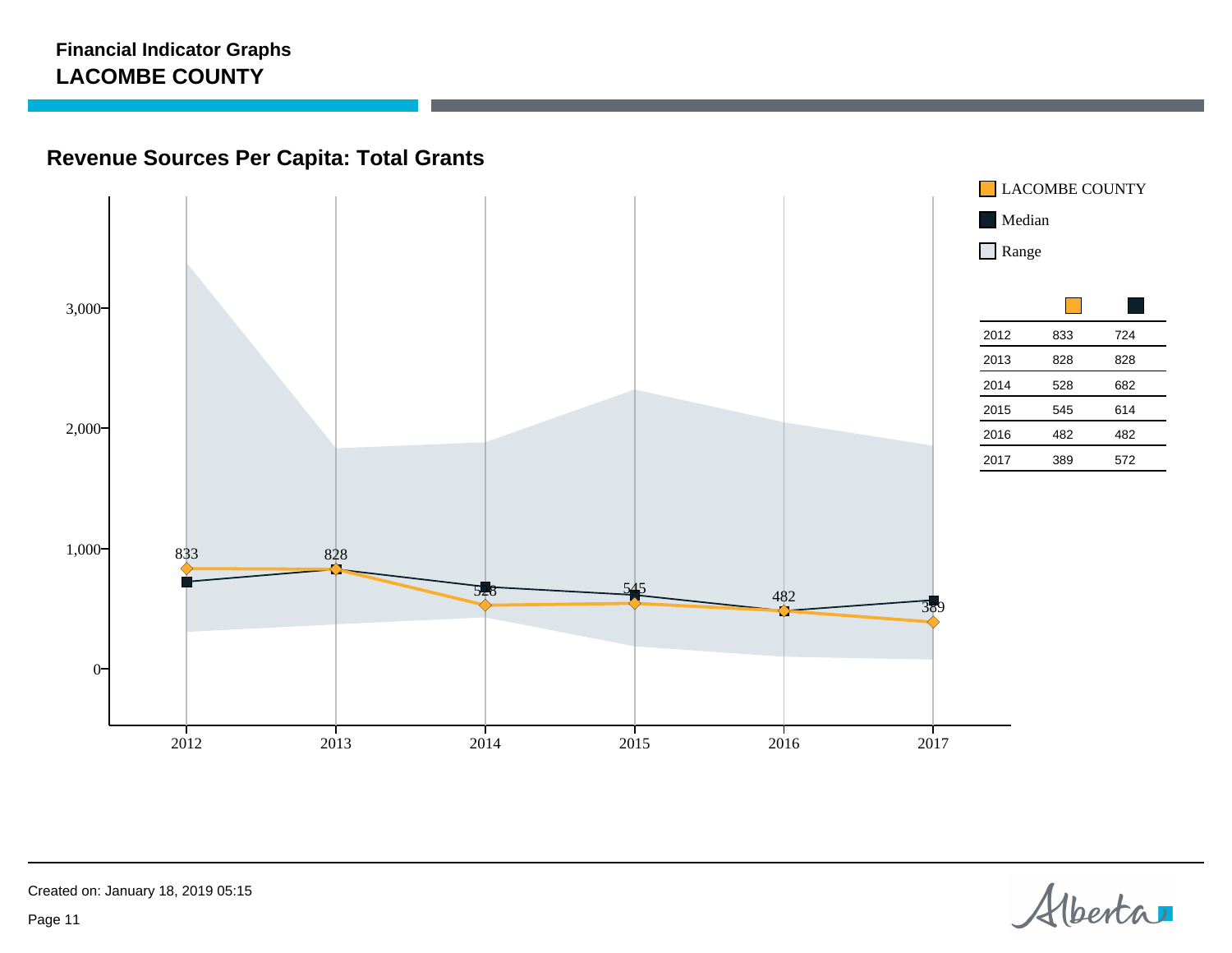## **Revenue Sources Per Capita: Sales and User Charges**



Alberta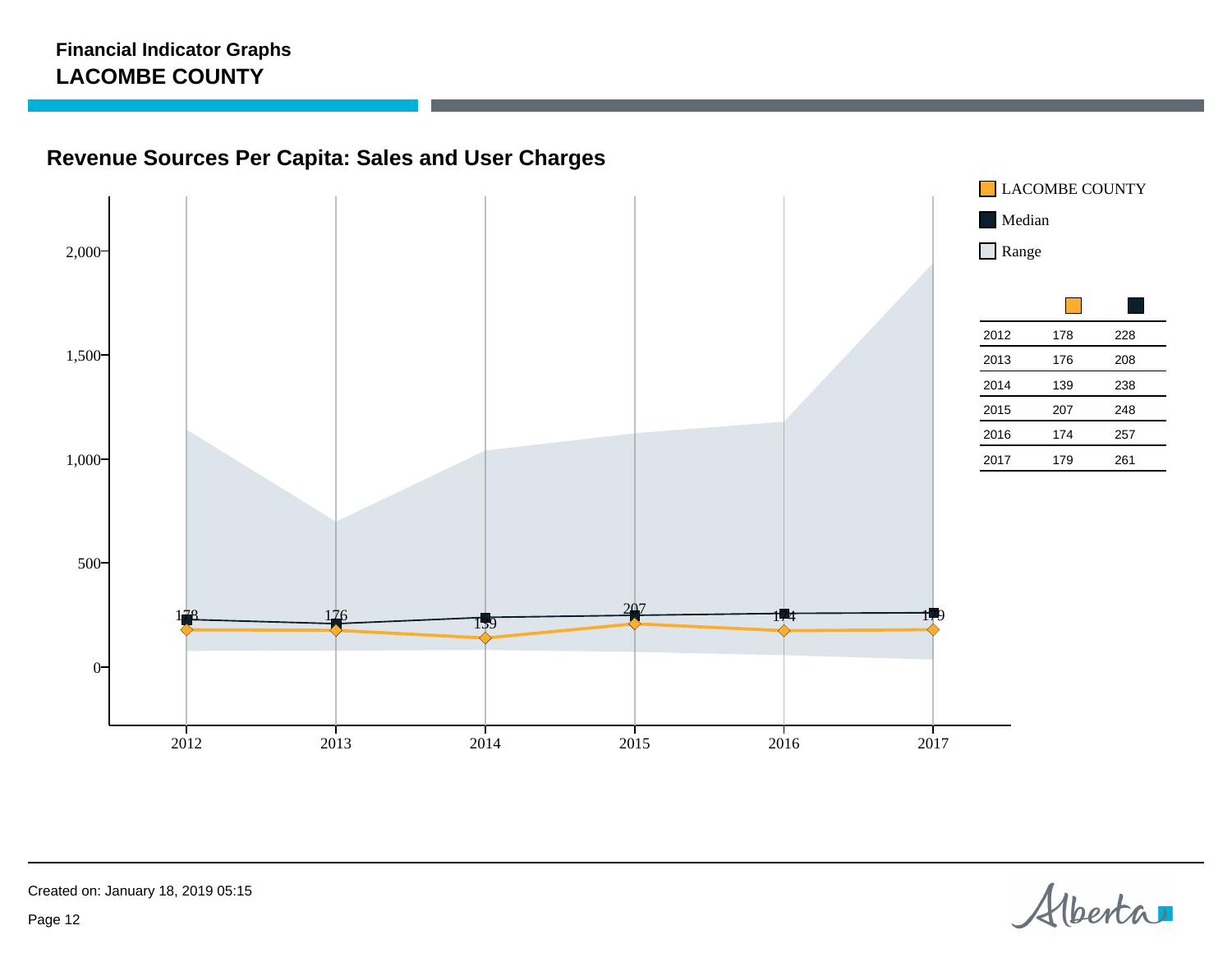## **Major Revenue Sources As % of Total Revenue, 2017**



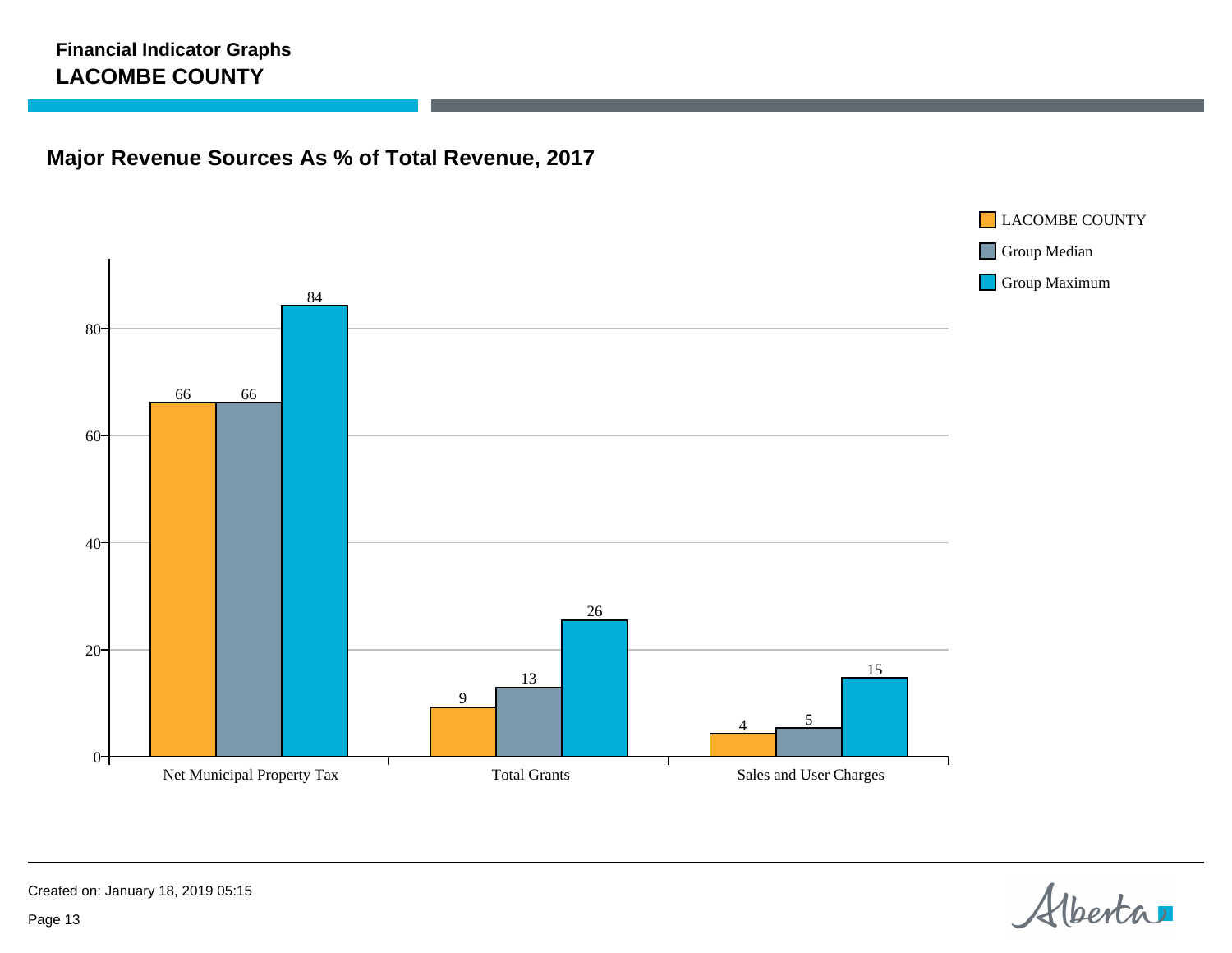## **Major Expenditures Per Capita by Broad Function, 2017**



Alberta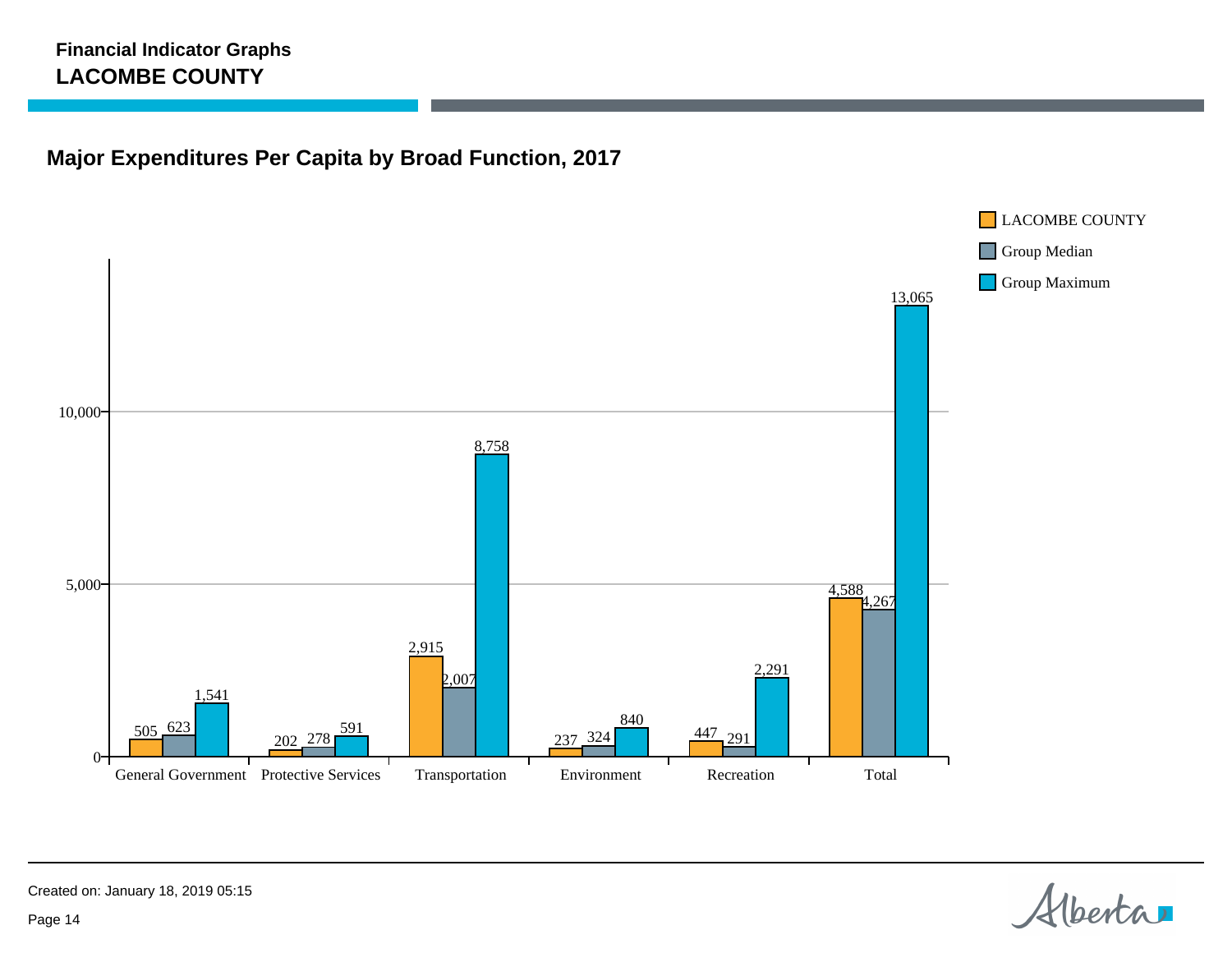## **Major Expenditures Per Capita by Type: Salaries, Wages and Benefits**



Alberta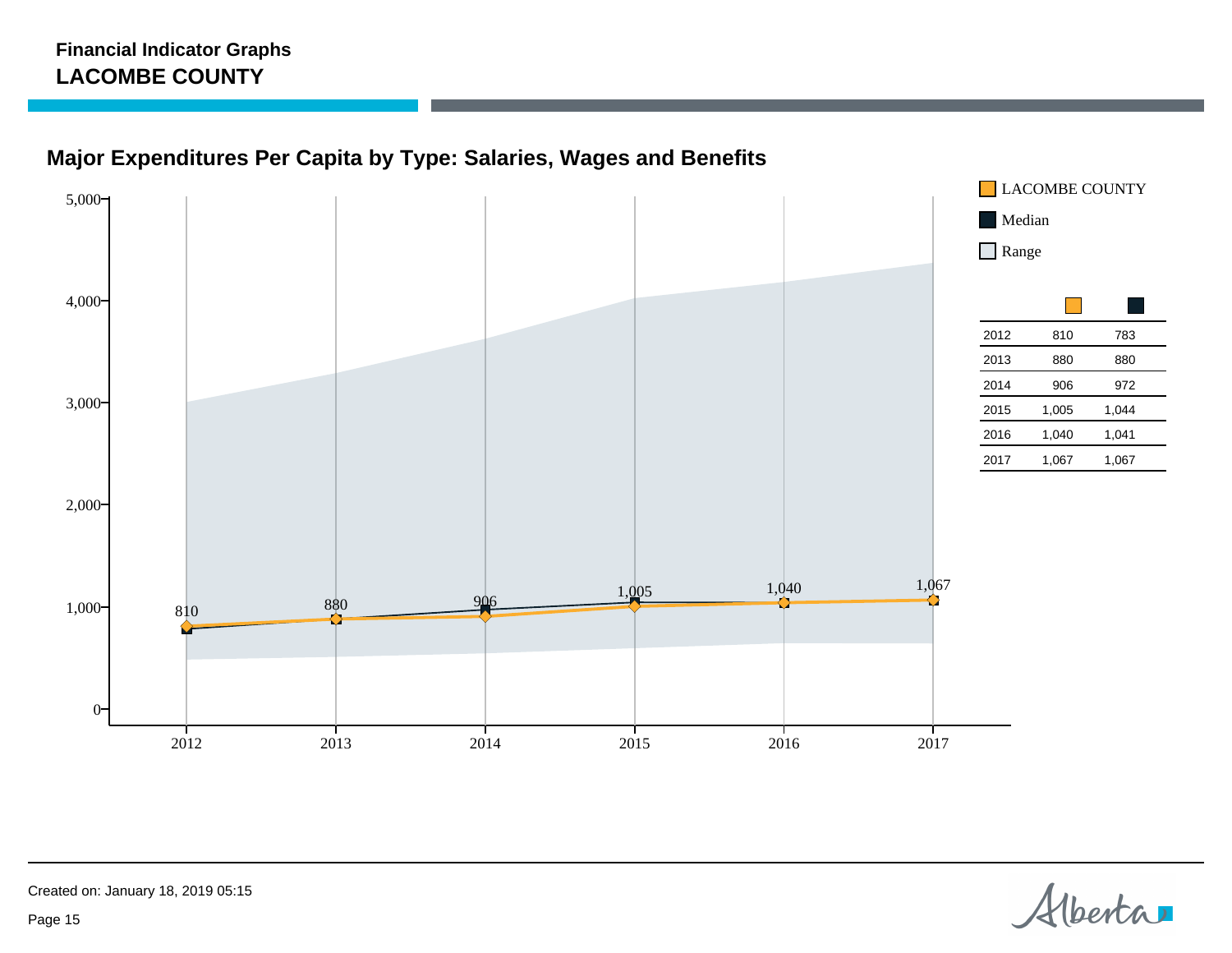## **Major Expenditures Per Capita by Type: Contracted and General Services**



Alberta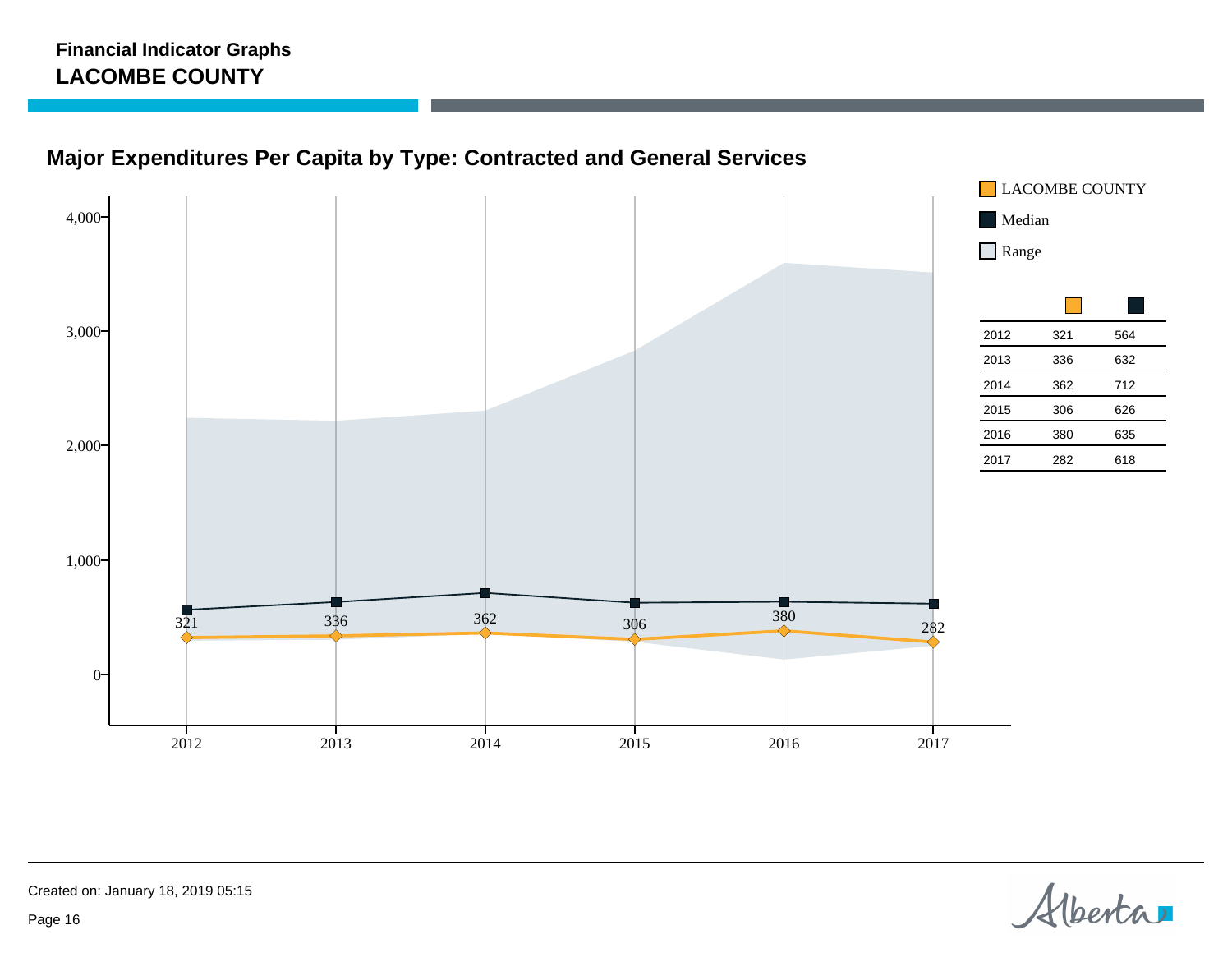



Alberta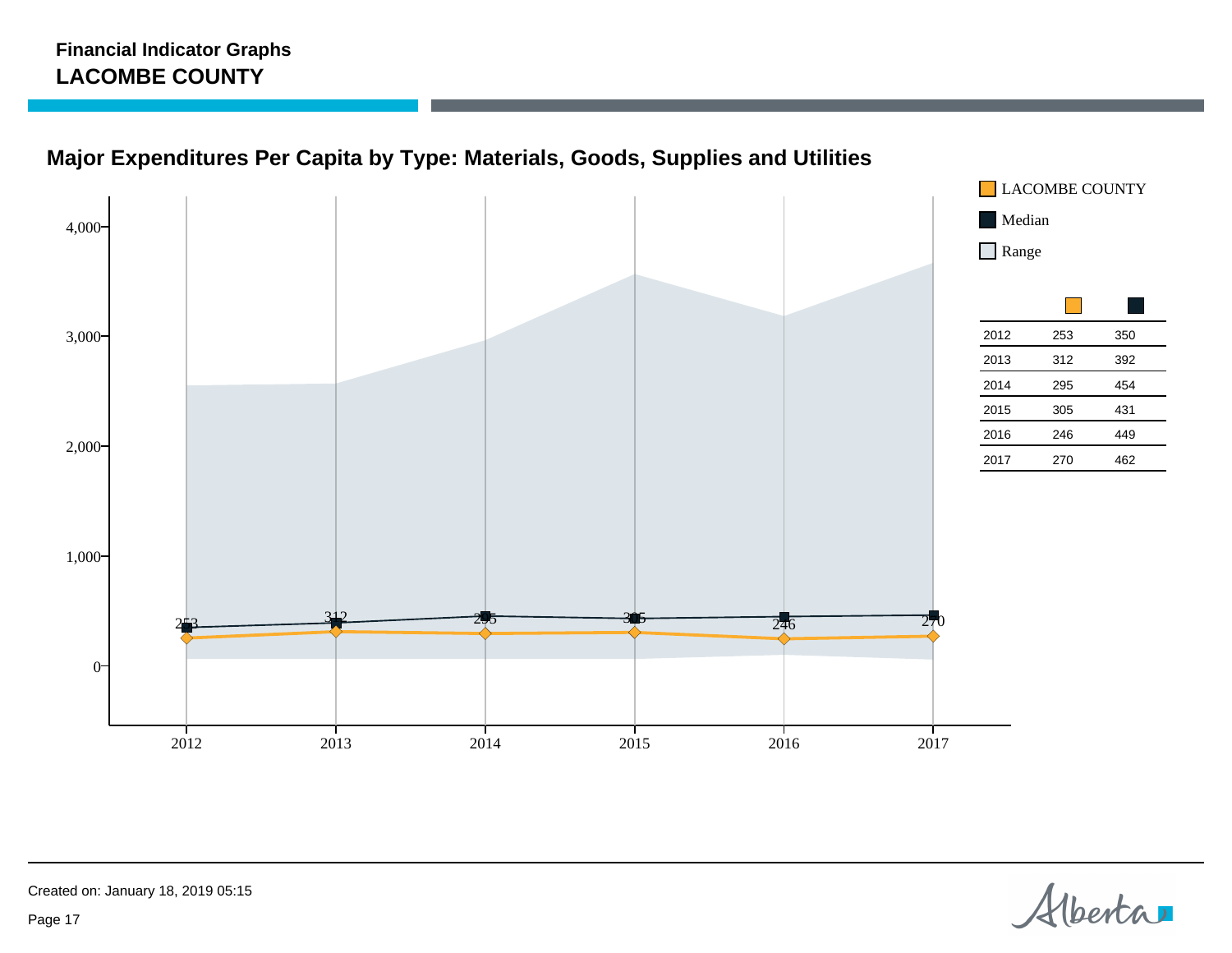## **Major Expenditures Per Capita by Type: Interest and Banking**



Alberta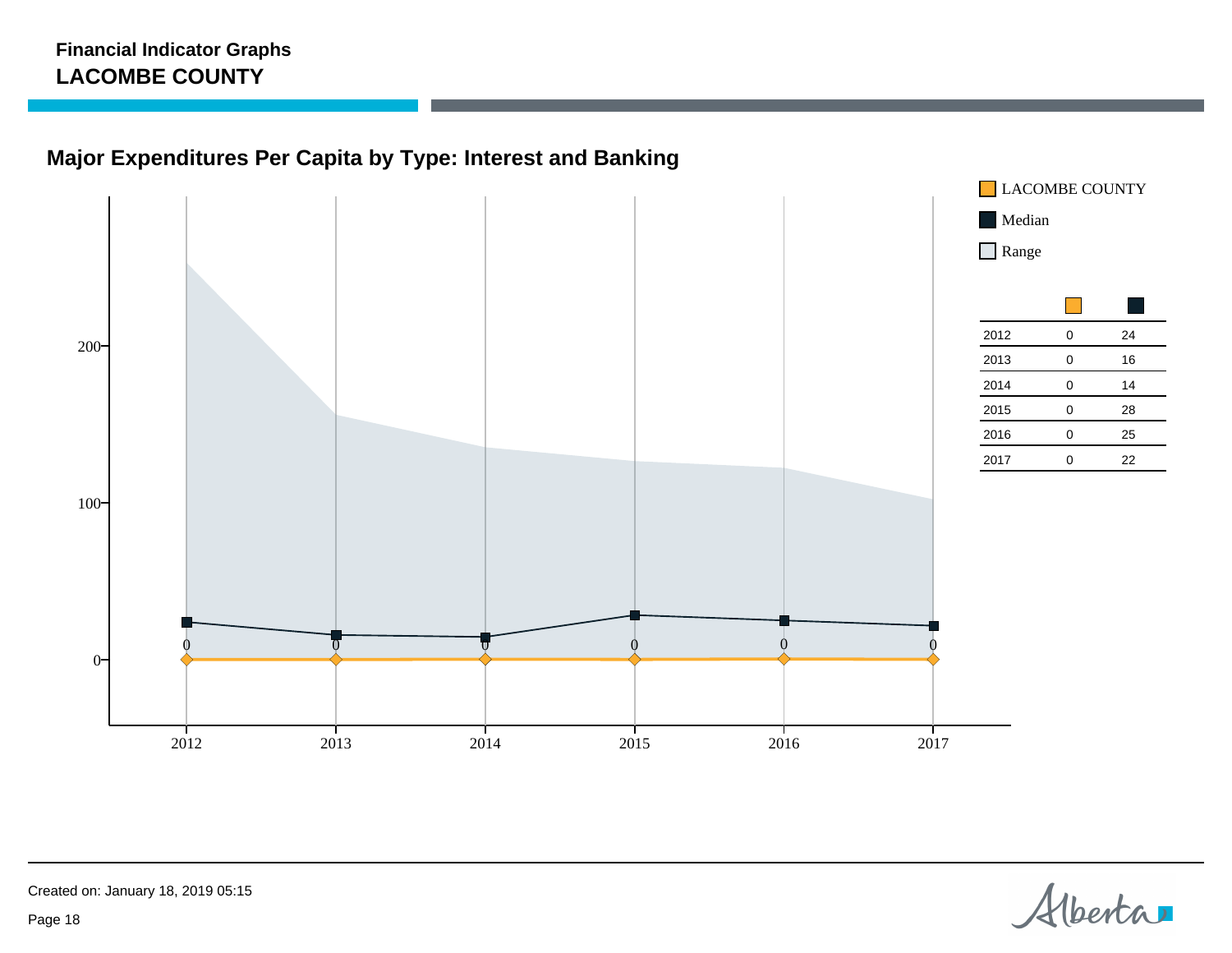



Alberta

Created on: January 18, 2019 05:15

Page 19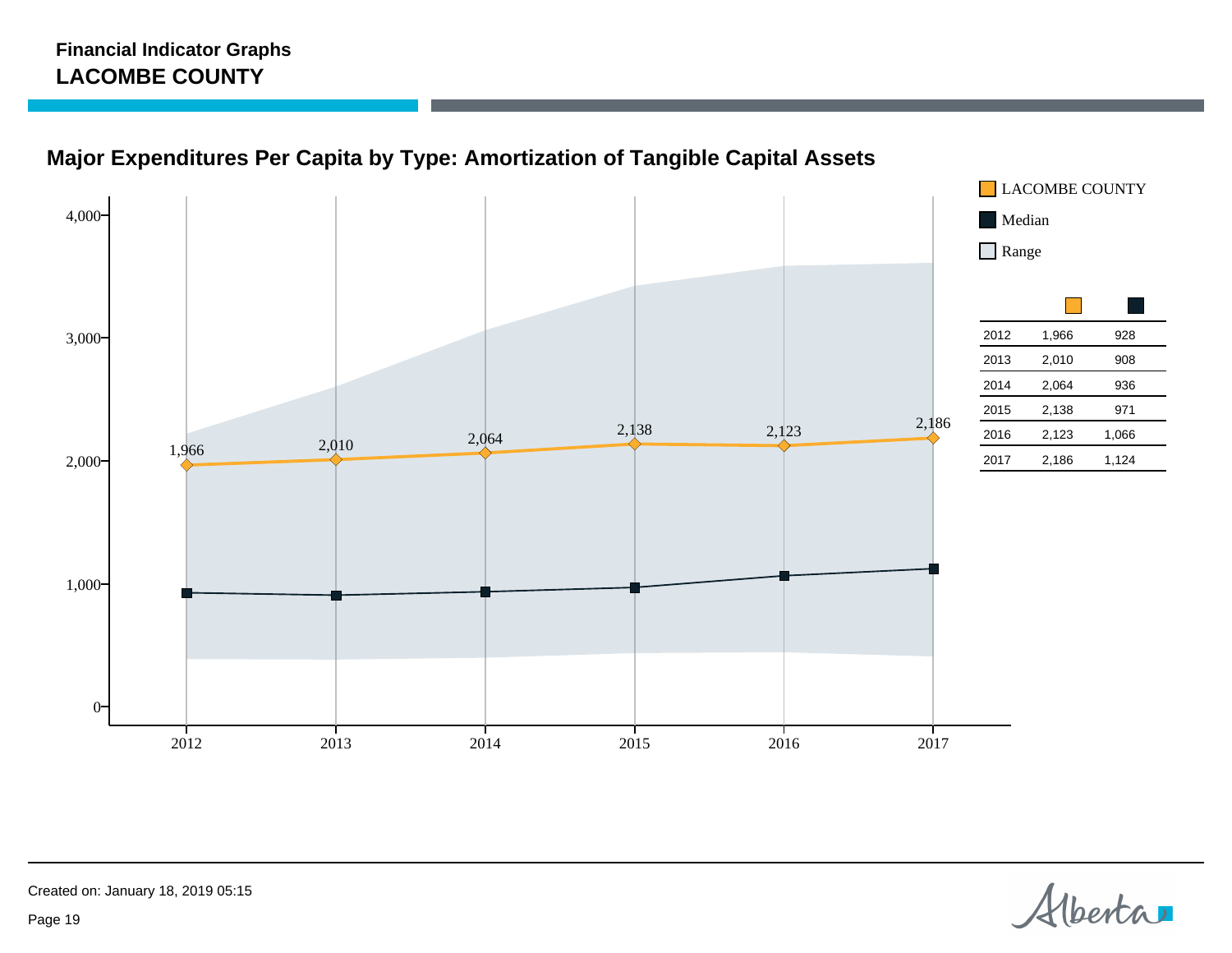## **Net Book Value as % of Total Capital Property Costs**



Alberta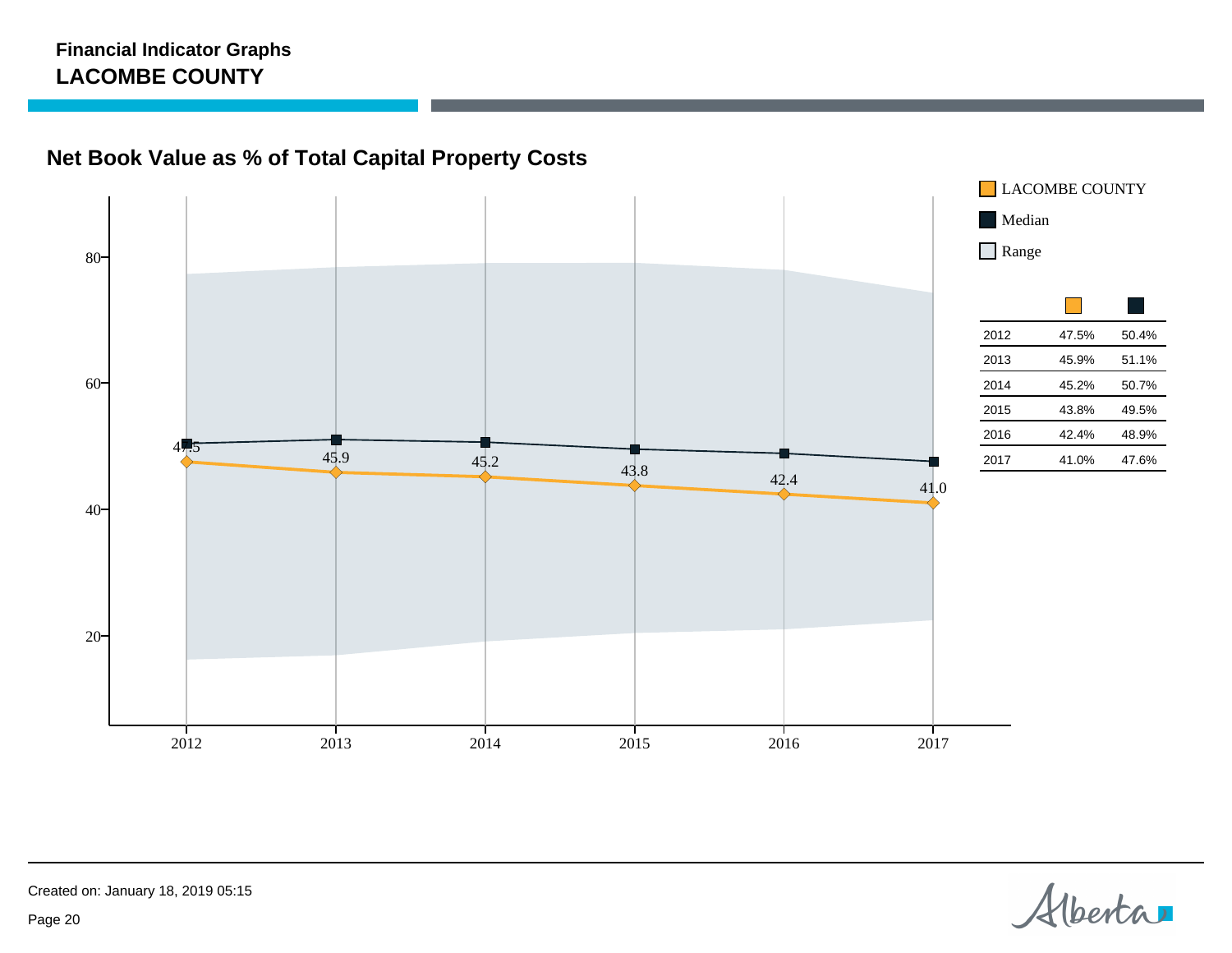## **Accumulated Surplus Categories as % of Total, 2017**

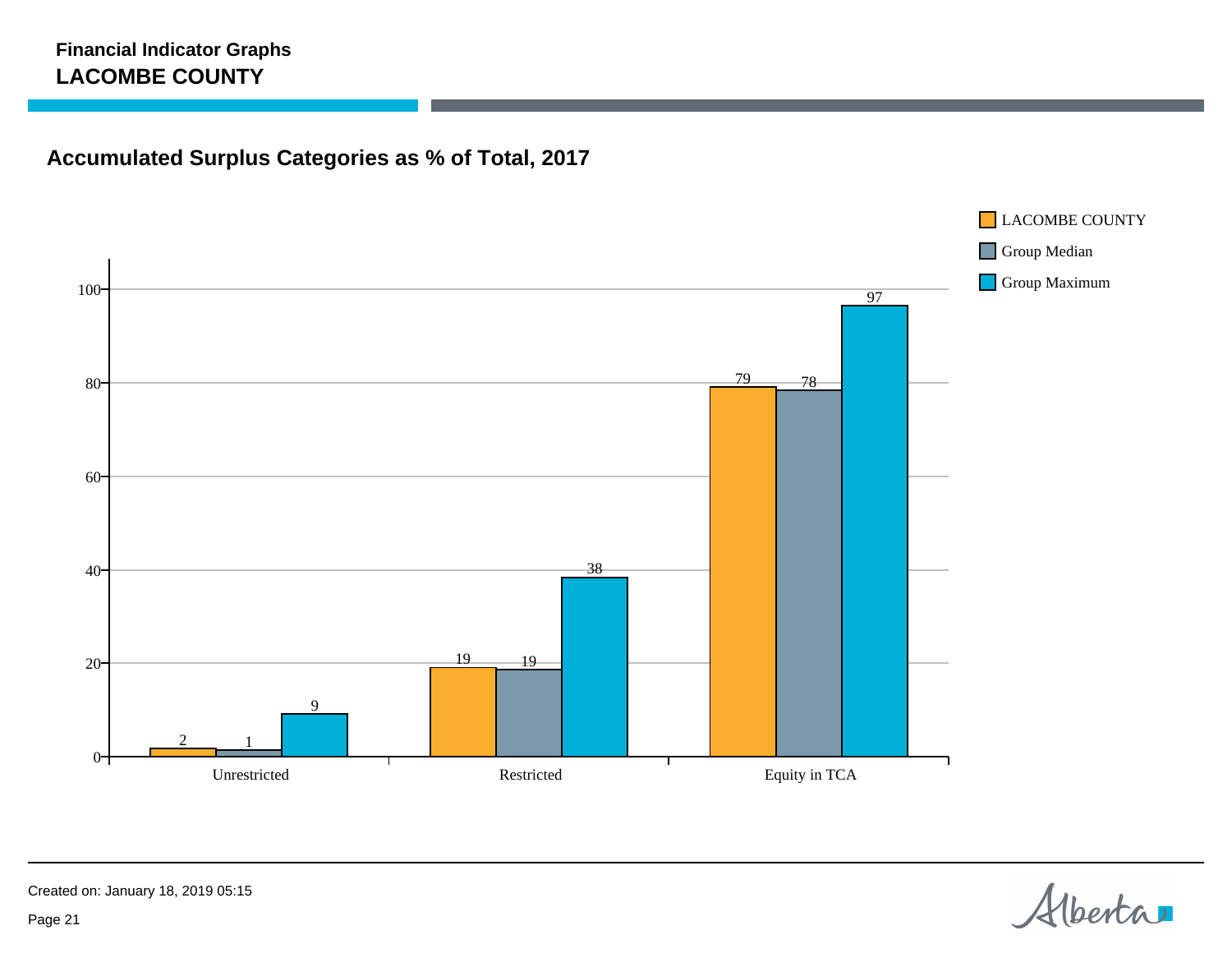## **Accumulated Surplus Per Capita, 2017**



Alberta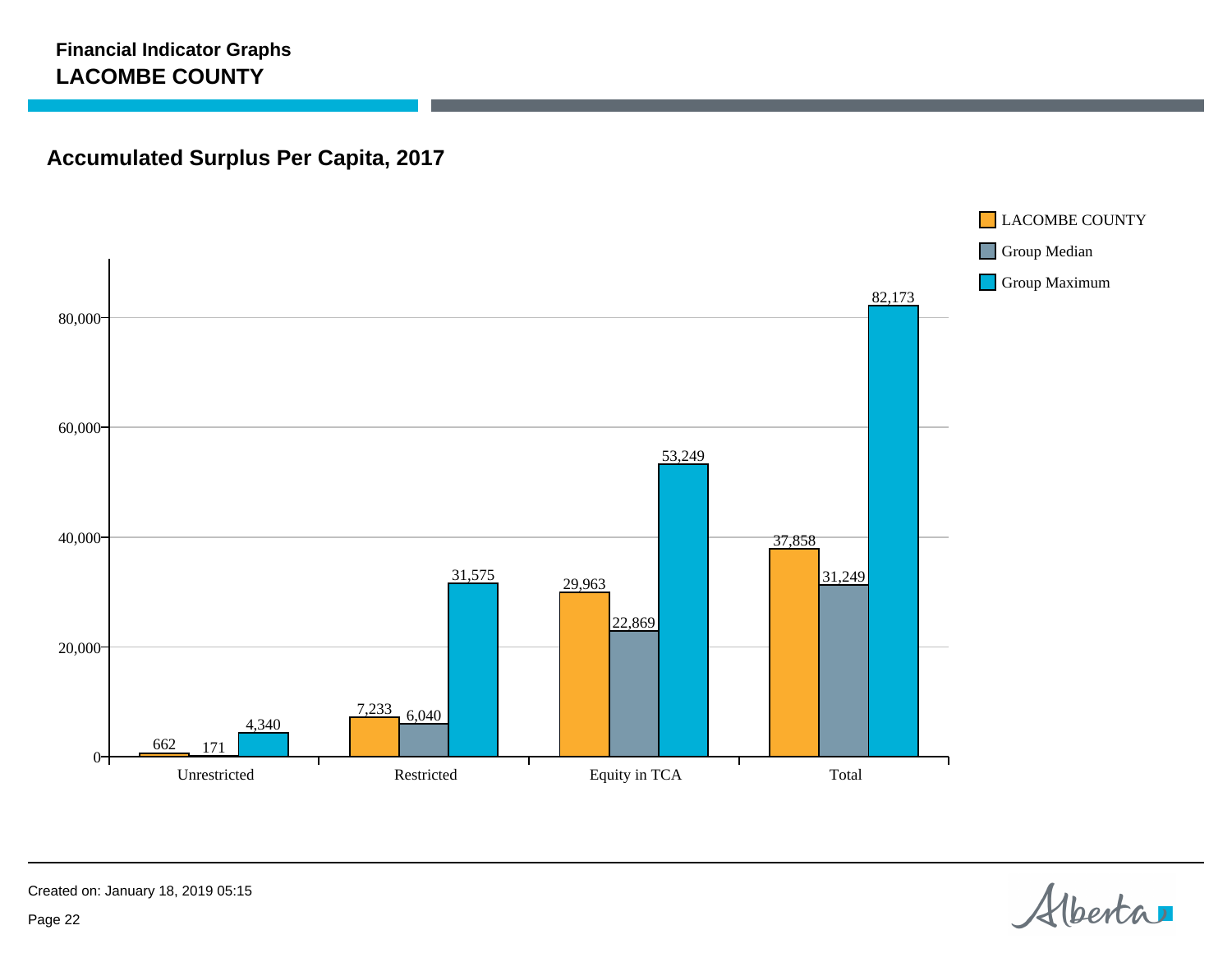

Note: The current ratio calculation measures ability to meet short-term obligations with existing liquid assets. "Current Assets" are those which are liquid in nature (cash or an asset which can be easily converted to cash). Inventory is excluded from the calculation. "Current Liabilities" are generally obligations coming due within the next fiscal year. The ratio is shown in the centre of the column. A ratio greater than one indicates the degree to which current assets exceed current liabilities; a ratio smaller

Alberta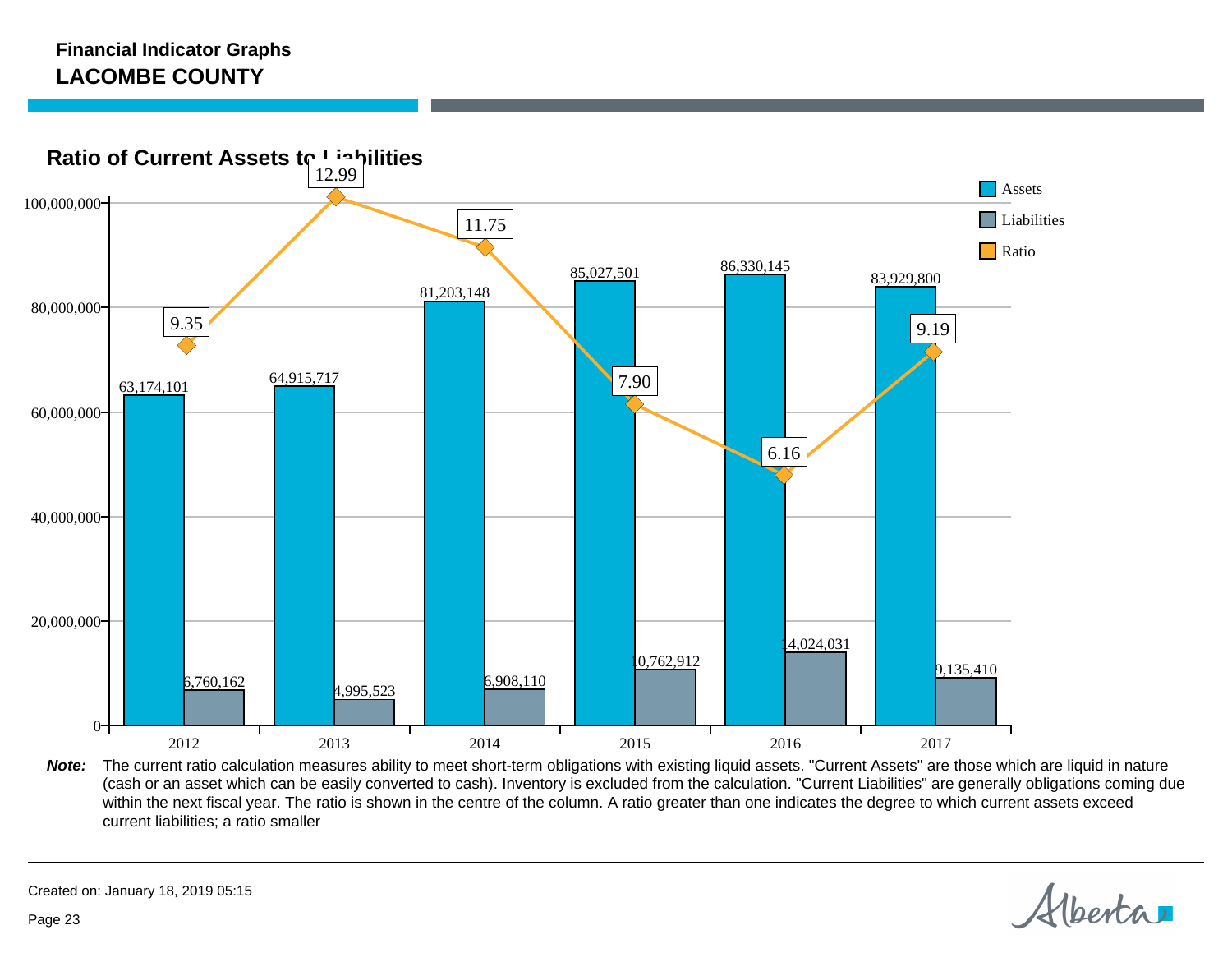

## **Total Equalized Assessment (in Millions)**

Alberta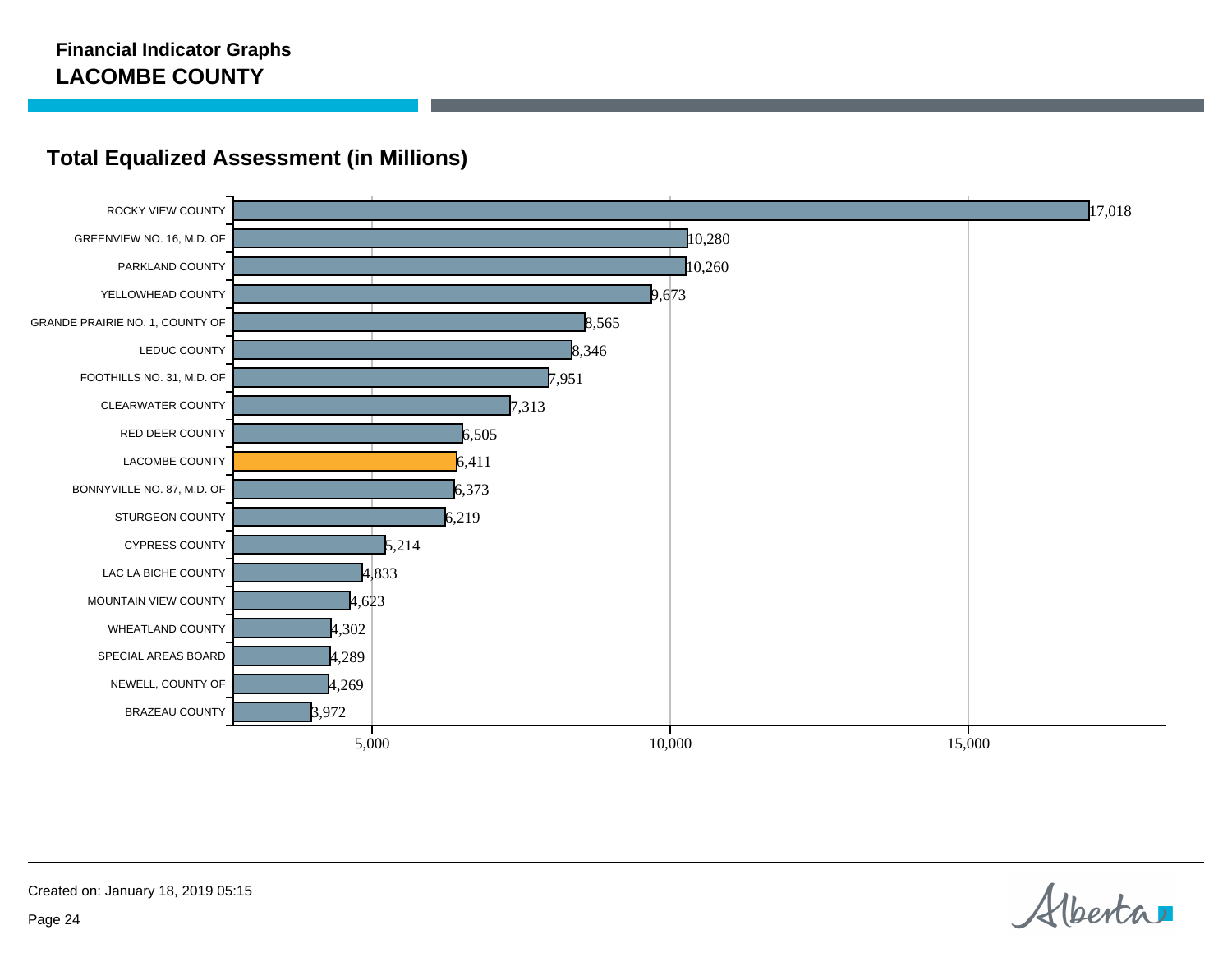**Group Population**



Alberta